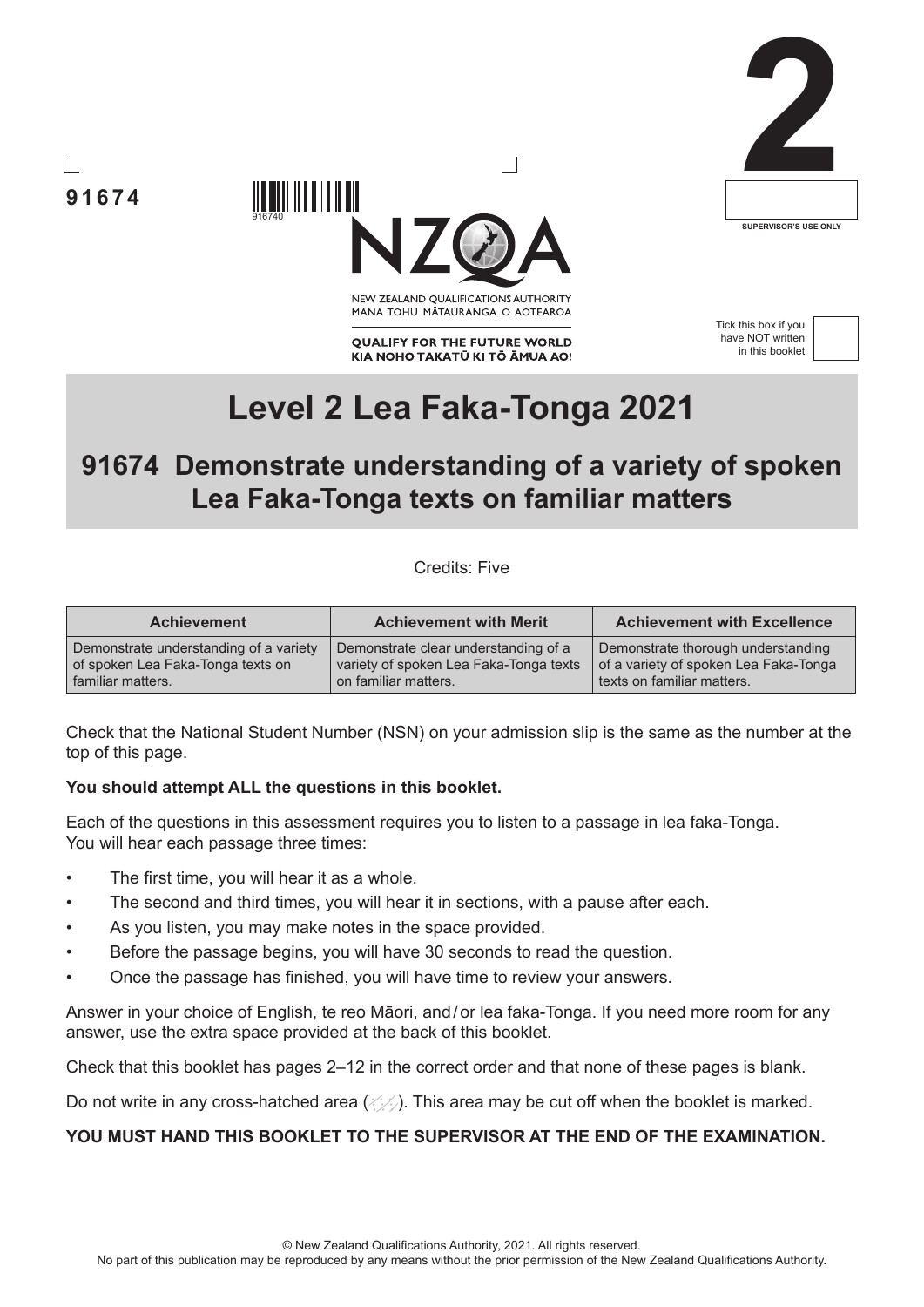#### **FIRST PASSAGE:** *Toulanganga* **(Making tapa)**

*Fanongo ki he talanoa ʻa Māʻata mo hono mehekitangaˊ ʻo fekauʻaki mo e kokaʻangaˊ. Ngāueʻaki ʻa e talanoaˊ ke tali ʻa e Fehuʻi ʻUluakiˊ.*

Mā'ata is visiting her aunt in Tonga. Listen to them discuss tapa making. Refer to the passage in your answer to Question One.

**LISTENING NOTES**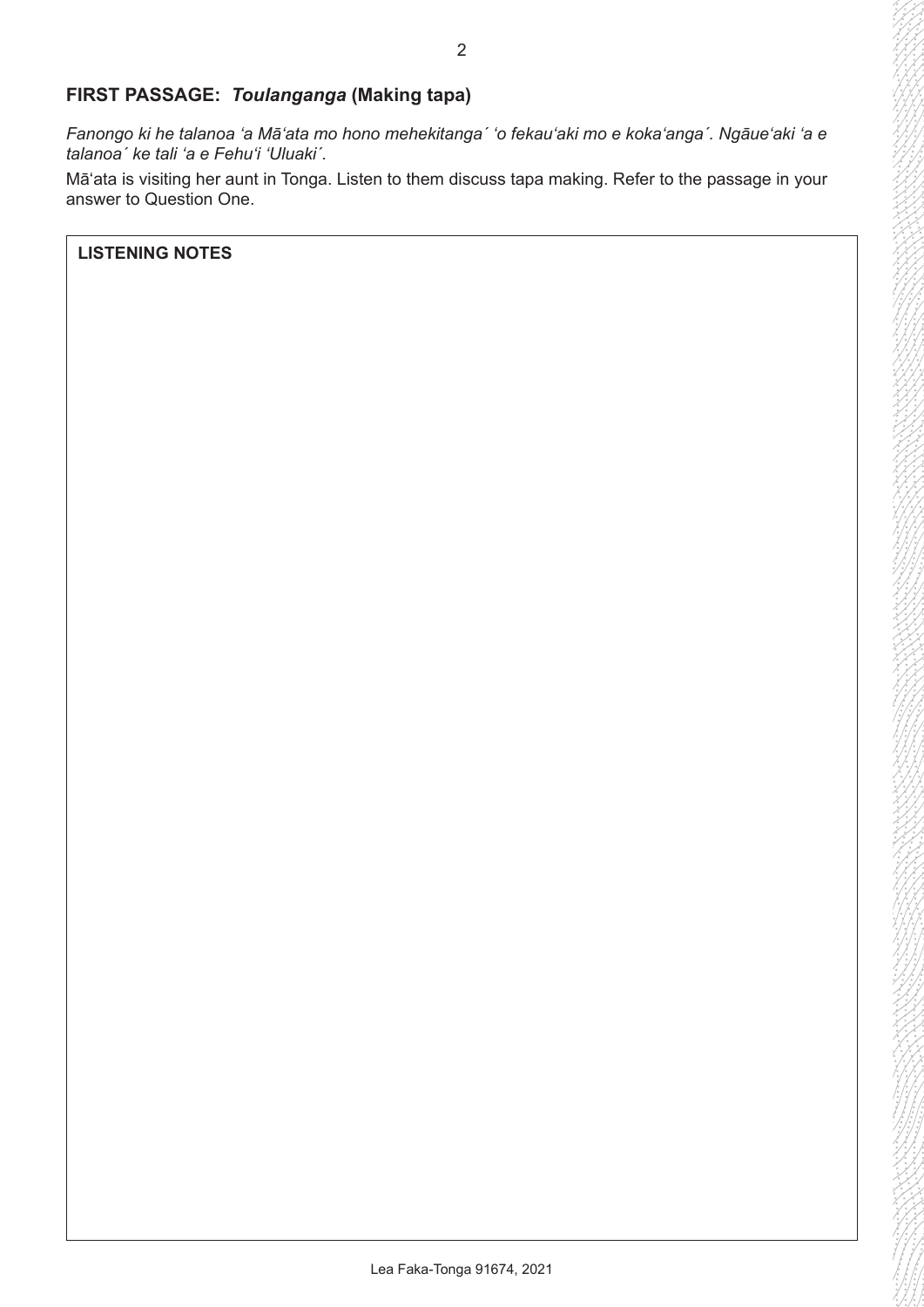## **QUESTION ONE**

(a) *Fakamatala ki he faikehekehe ʻo e kokaʻanga´ mo e toulanganga´ heʻene hā he talanoa´.* Explain the difference between *kokaʻanga* and *toulanganga*, as discussed in the passage.

(b) *"Ko e ngāue´ naʻe ʻikai ke faingofua." ʻOku´ ke tui ki he lau ʻa e tokotaha fakamatala´? Fakamatala pea ʻomai ha fakatātā mei´ he talanoa´ ke ne poupouʻi hoʻo fakakaukau´.* "Making tapa cloth is not easy." Do you agree or disagree? Use information from the passage to support your answer.

(c) *Ko e hā ʻoku mahuʻinga ai ʻa e ngatuˊ ki he nofo ʻa e Tongaˊ pea ko e hā e tokoni ʻa e toulangangaˊ ʻi hono fakahaaʻi ʻa e mahuʻinga ʻa e ngāue fakatahaˊ?* Why is tapa cloth important to Tongan culture, and how does *toulanganga* reflect the importance of working together?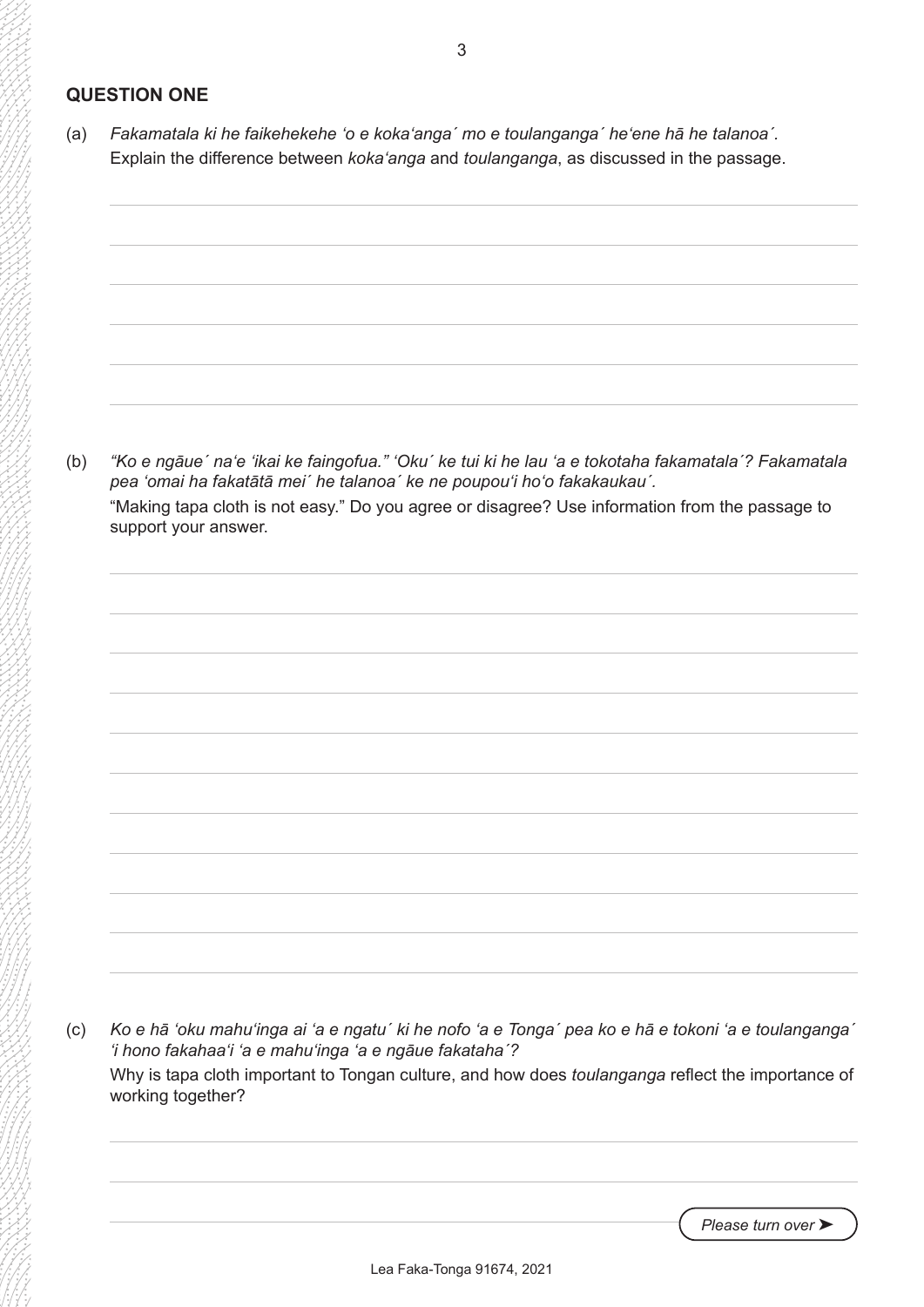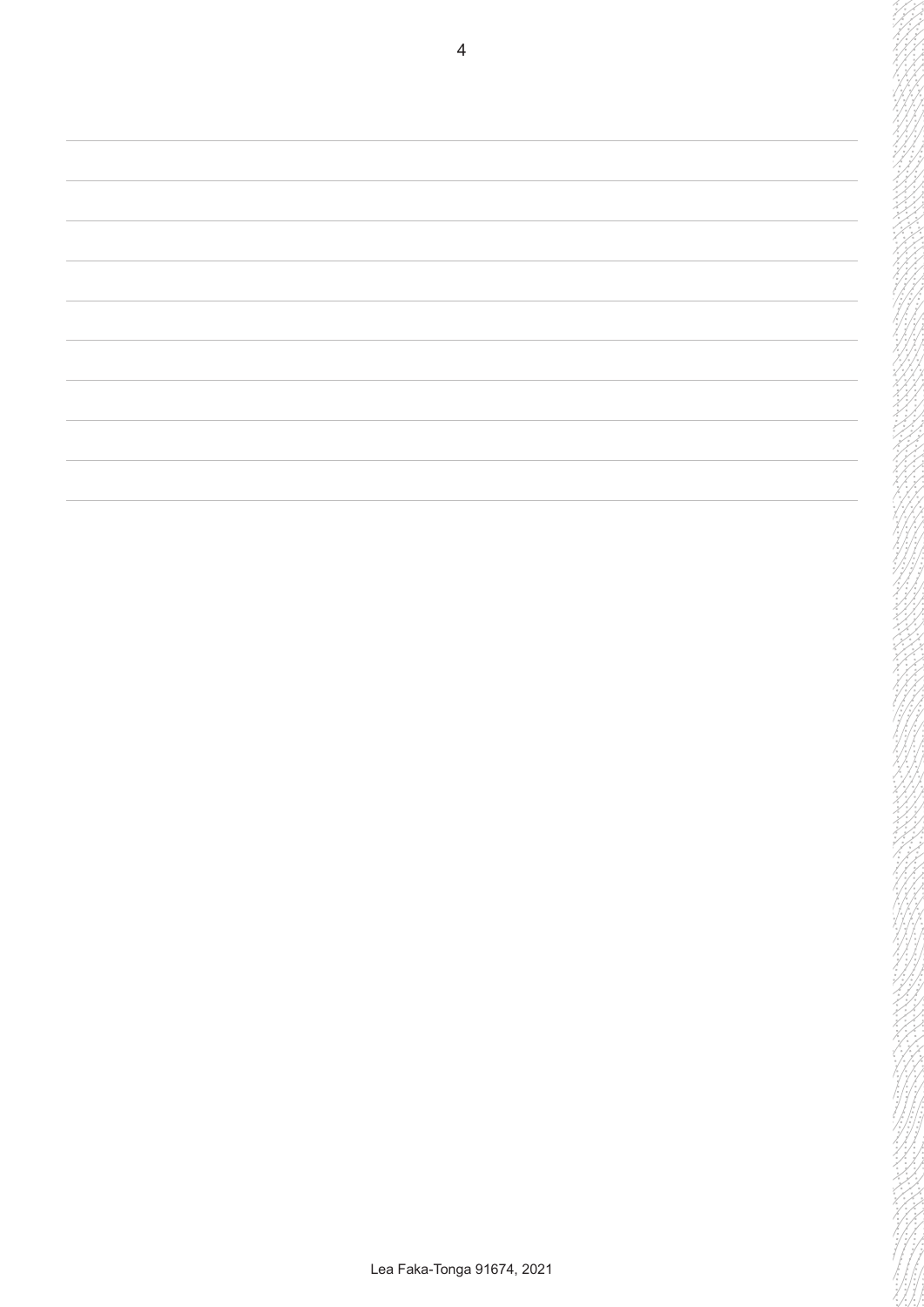**This page has been deliberately left blank. The examination continues on the following page.**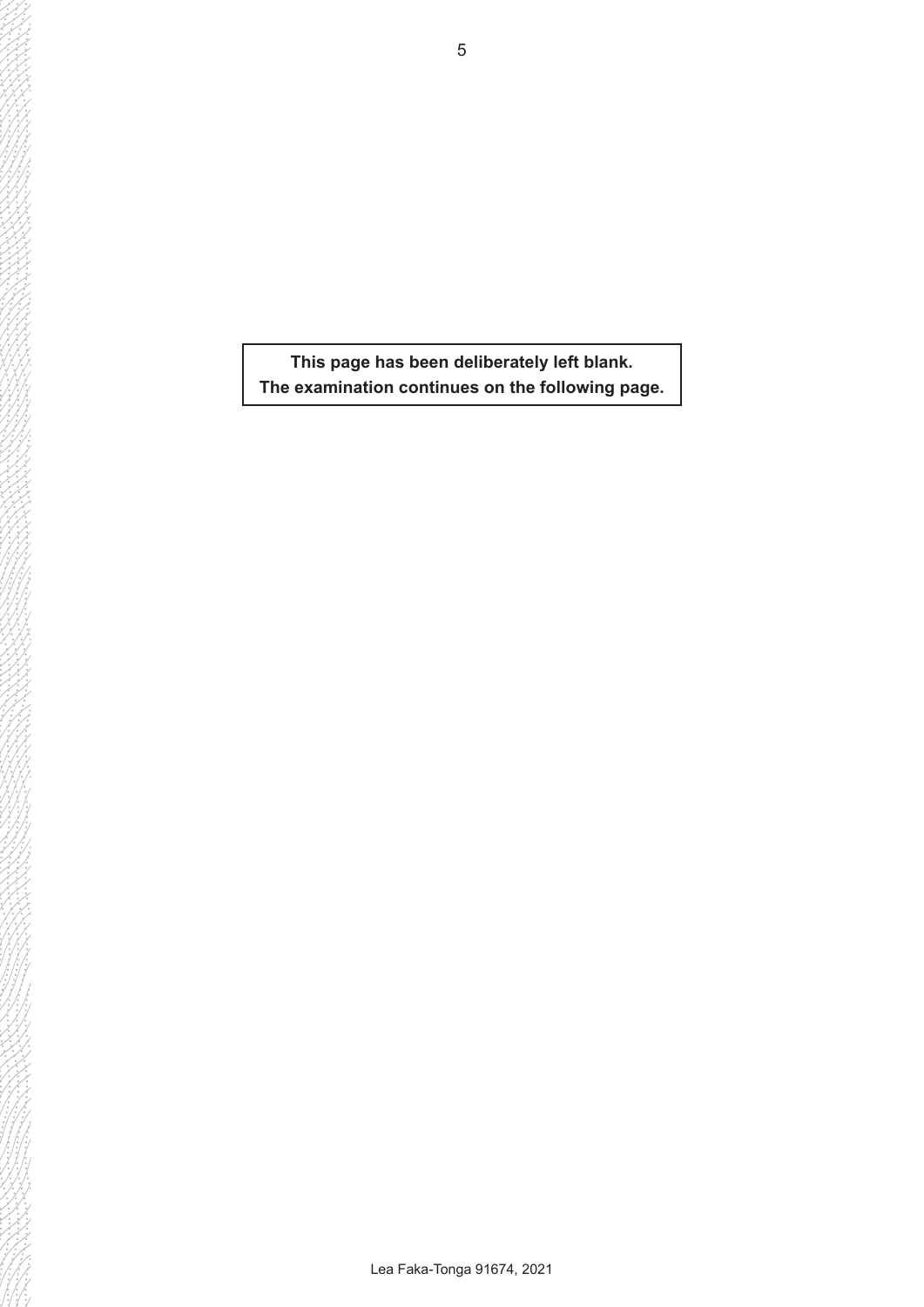#### **SECOND PASSAGE:** *Ko e a'usia 'i he fakataputapuiˊ* **(Reflections on lockdown)**

*Fanongo ki he aʻusia ʻa Sione, tamasiʻi nofo ʻi Tonga, mo Tina, taʻahine nofo ʻi Nuʻu Sila fekauʻaki mo e fakataputapui ʻo e KŌVITI-19. Ngāueʻaki ʻa e talanoaˊ ke tali ʻa e Fehuʻi Uaˊ.*

Listen to Sione, a Tongan boy, and Tina, a New Zealand girl, reflecting on the COVID-19 lockdown. Refer to the passage in your answer to Question Two.

**LISTENING NOTES**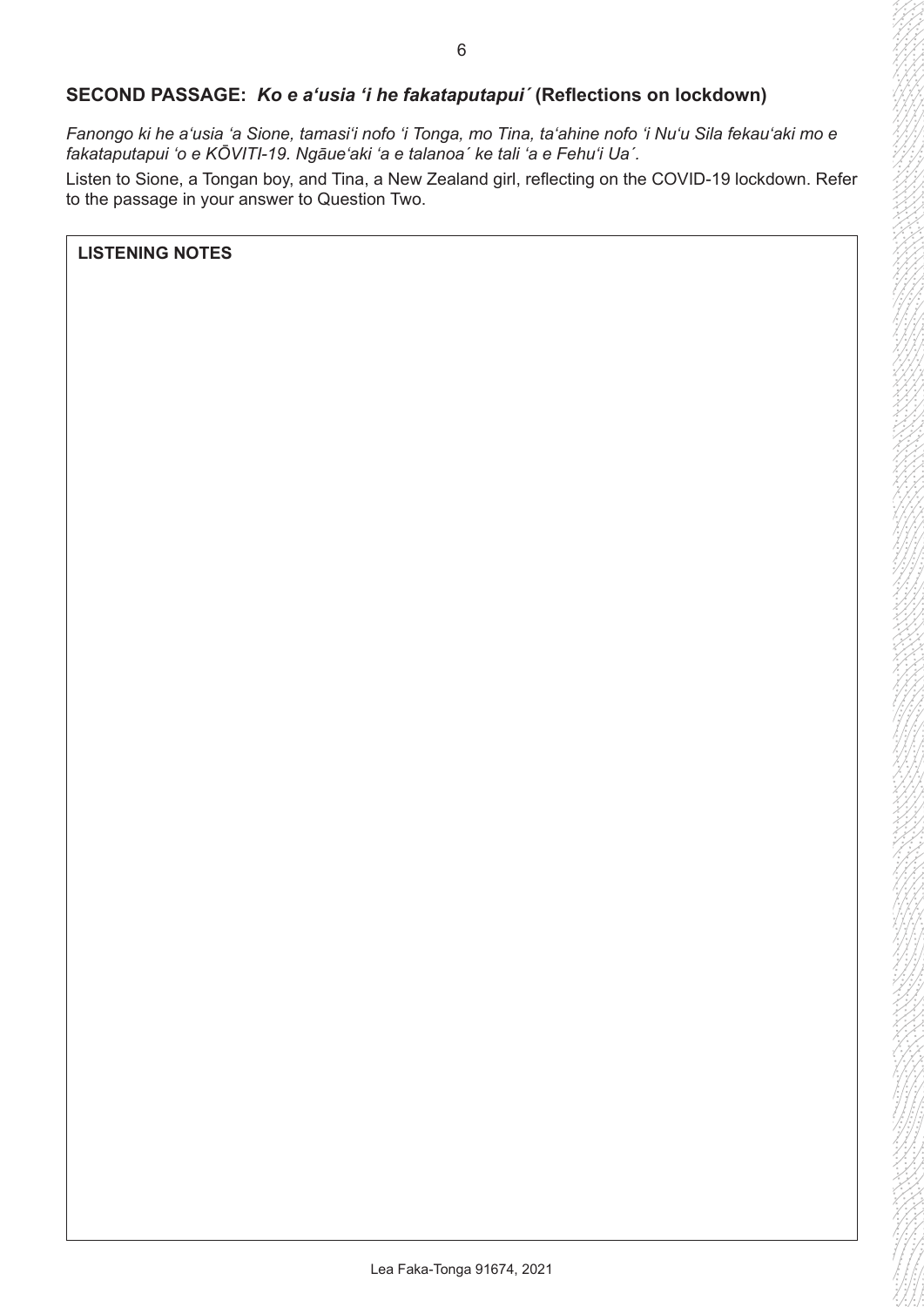# **QUESTION TWO**

(a) *Ko e hā ʻa e ongo ʻa Sione mo Tina lolotonga ʻa e fakataputapui ʻo e KŌVITI-19? ʻOmai ha fakatātā mei´ he talanoa´ ke ne poupouʻi hoʻo fakakaukau´.*

What were Sione and Tina's feelings during the COVID-19 lockdown? Provide examples to support your answer.

(b) *Fakafehoanaki ʻa e faitatau mo e kehekehe ʻi he palani ʻa e puleʻanga Tongaˊ mo e puleʻanga Nuʻu Silaˊ fekauʻaki mo e KŌVITI-19.* 

Compare and contrast the responses to COVID-19 in Tonga and New Zealand.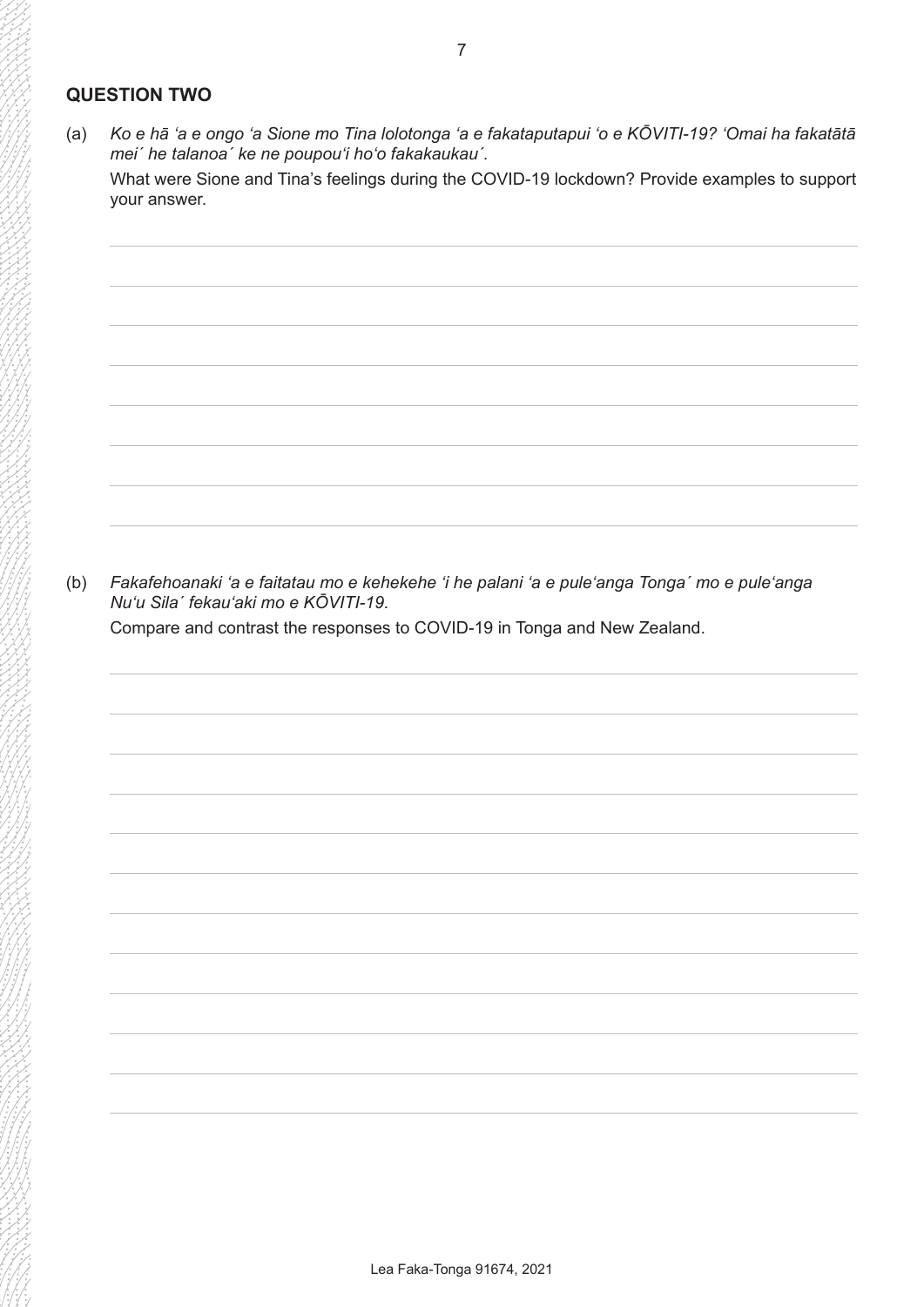#### **THIRD PASSAGE:** *Ko e faiva makoˊ 'i Tonga* **(The mako dance in Tonga)**

*Fanongo ki he hisitōlia ʻo e faiva makoˊ heʻene tukuʻau mai ki Tongaˊ. Ngāueʻaki ʻa e talanoaˊ ke tali ʻa e Fehuʻi Toluˊ.*

Listen to how the mako dance came to Tonga. Refer to the passage in your answer to Question Three.

#### **LISTENING NOTES**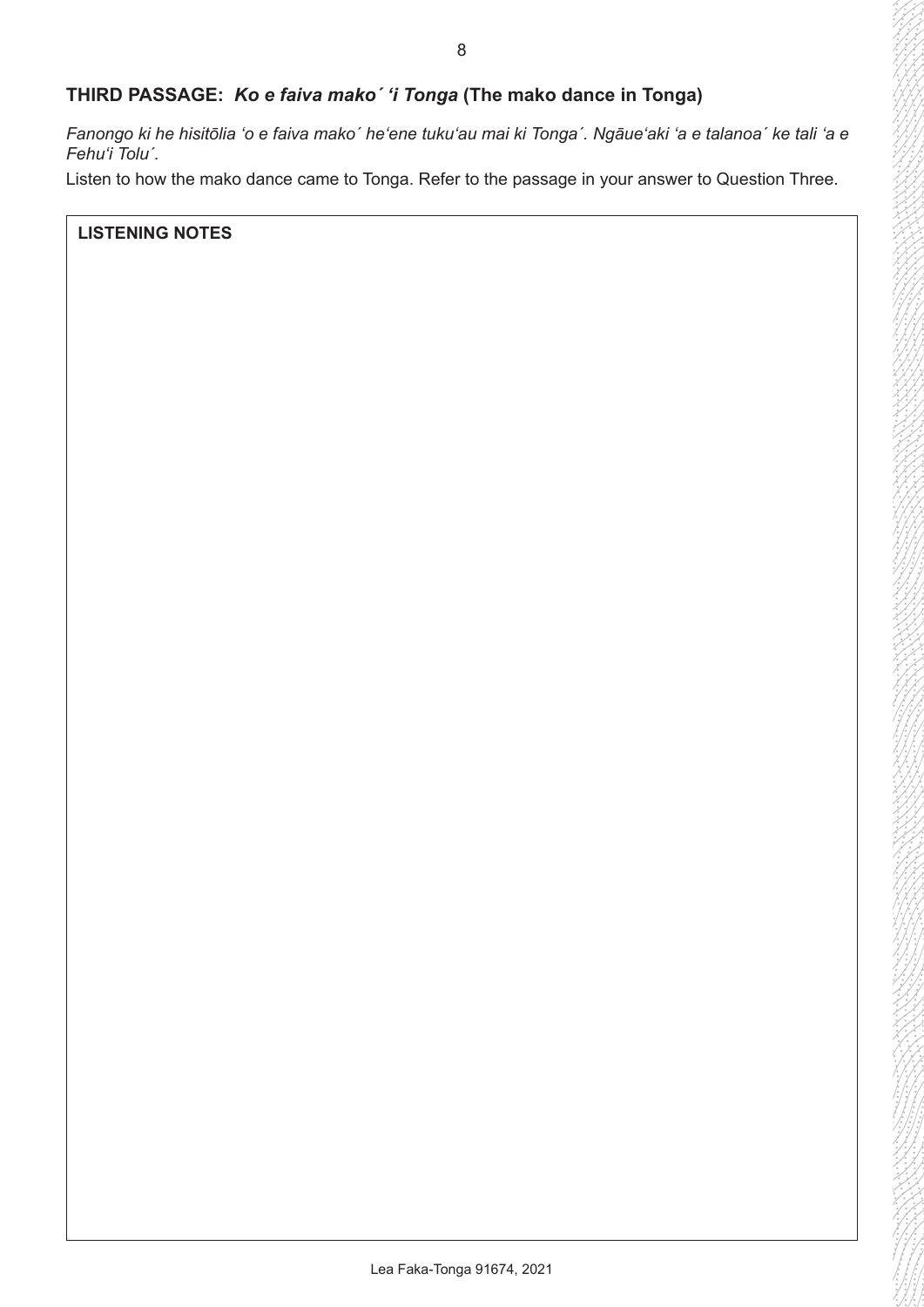## **QUESTION THREE**

(a) *Fakamatalaʻi mai ʻa e faiva makoˊ ʻi hono ʻomi ki Tongaˊ. ʻOmai ha fakatātā mei´ he talanoaˊ ke ne poupouʻi hoʻo fakakaukauˊ.*

Describe the mako dance when it was brought to Tonga. Use information from the passage to support your answer.

(b) *Ko e hā ha liliu naʻe fakahoko ʻe he kakai Tongaˊ ki he faiva makoˊ pea ko e hā hono ʻuhingaˊ? ʻOmai ha fakatātā meiˊ he talanoaˊ ke ne poupouʻi hoʻo fakakaukauˊ.* What changes did Tongans make to the mako dance, and why did they make those changes? Use information from the passage to support your answer.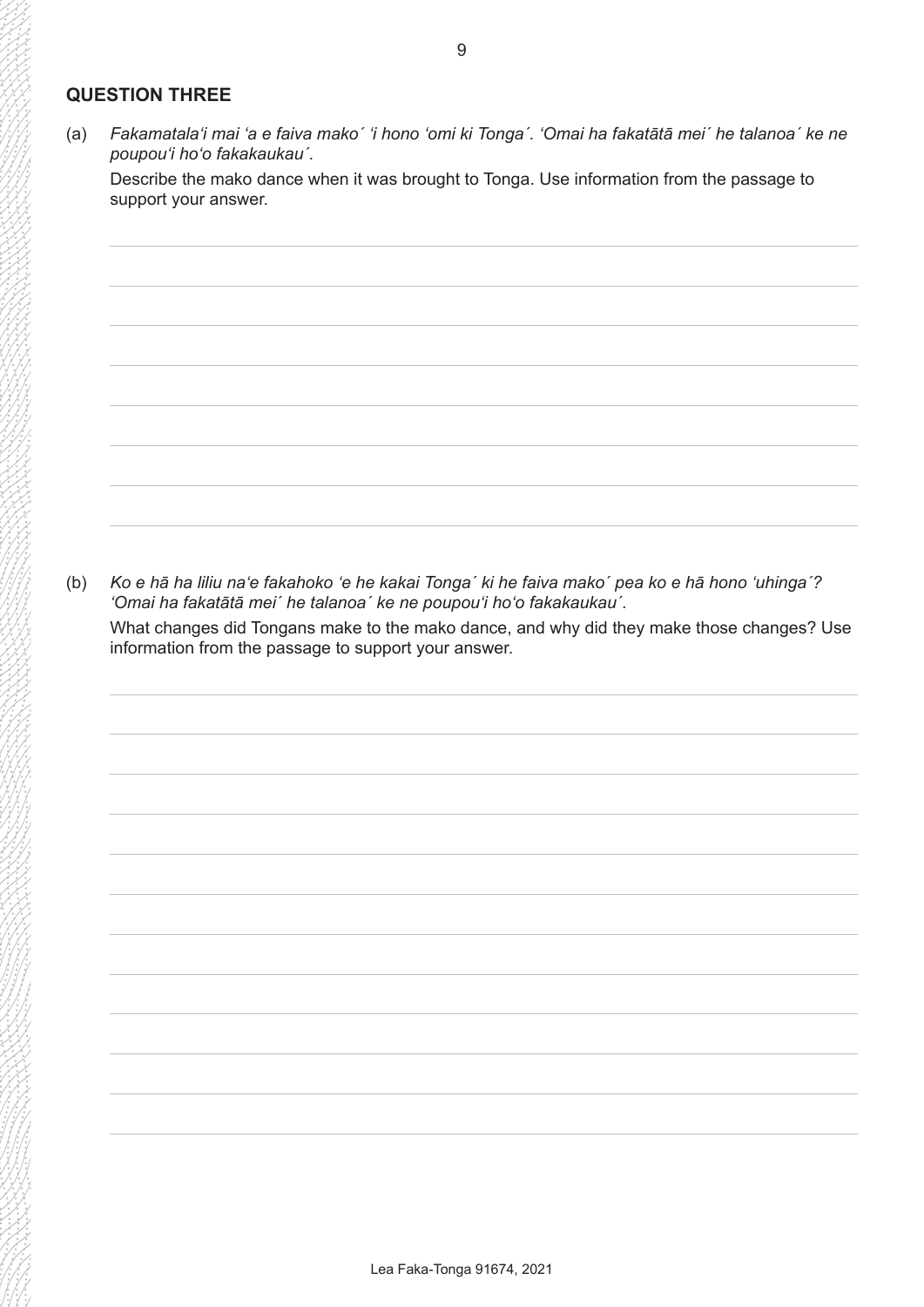|                    | Extra space if required.<br>Write the question number(s) if applicable. |  |
|--------------------|-------------------------------------------------------------------------|--|
| QUESTION<br>NUMBER |                                                                         |  |
|                    |                                                                         |  |
|                    |                                                                         |  |
|                    |                                                                         |  |
|                    |                                                                         |  |
|                    |                                                                         |  |
|                    |                                                                         |  |
|                    |                                                                         |  |
|                    |                                                                         |  |
|                    |                                                                         |  |
|                    |                                                                         |  |
|                    |                                                                         |  |
|                    |                                                                         |  |
|                    |                                                                         |  |
|                    |                                                                         |  |
|                    |                                                                         |  |
|                    |                                                                         |  |
|                    |                                                                         |  |
|                    |                                                                         |  |
|                    |                                                                         |  |
|                    |                                                                         |  |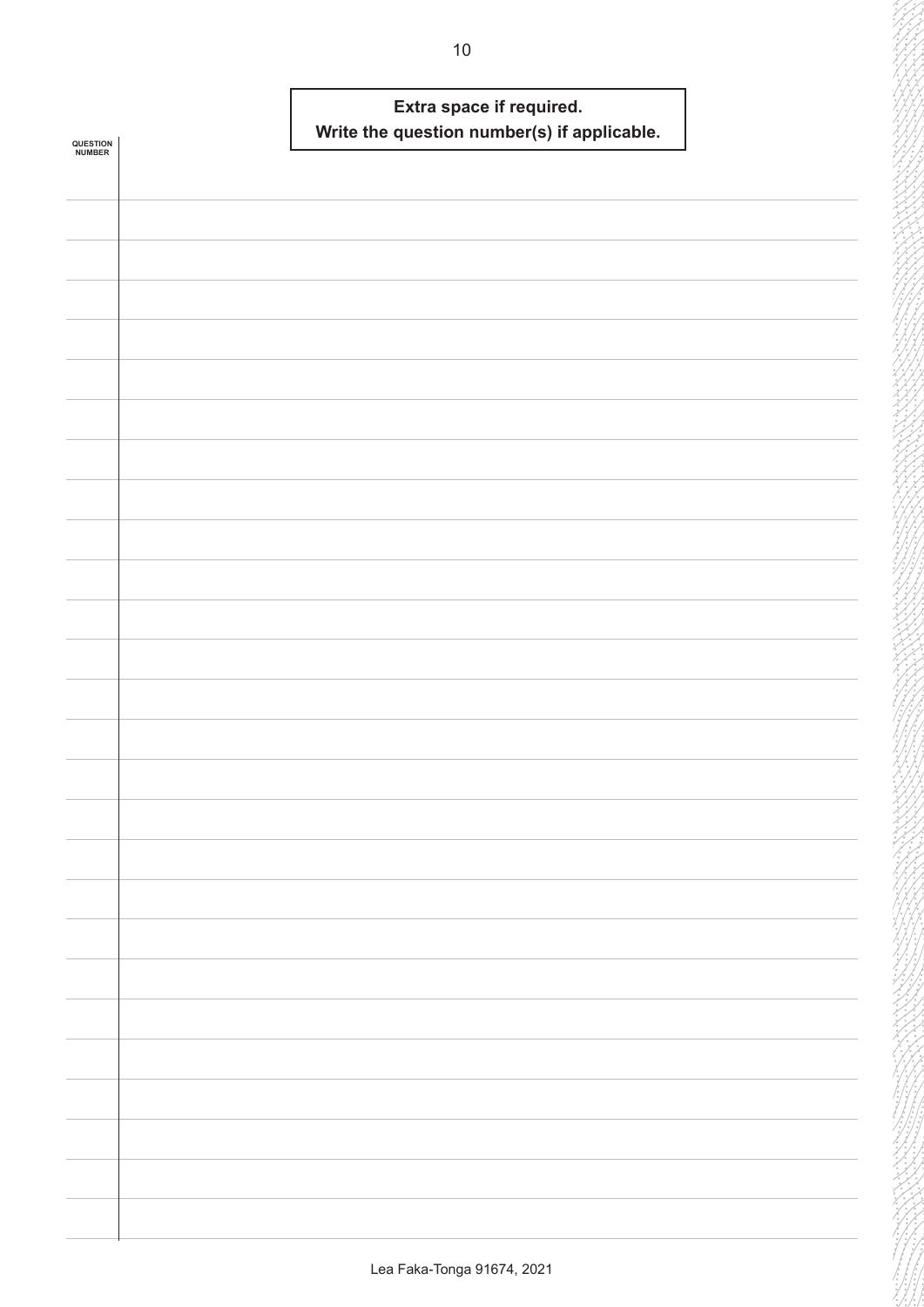| QUESTION<br>NUMBER | Extra space if required.<br>Write the question number(s) if applicable. |  |
|--------------------|-------------------------------------------------------------------------|--|
|                    |                                                                         |  |
|                    |                                                                         |  |
|                    |                                                                         |  |
|                    |                                                                         |  |
|                    |                                                                         |  |
|                    |                                                                         |  |
|                    |                                                                         |  |
|                    |                                                                         |  |
|                    |                                                                         |  |
|                    |                                                                         |  |
|                    |                                                                         |  |
|                    |                                                                         |  |
|                    |                                                                         |  |
|                    |                                                                         |  |
|                    |                                                                         |  |
|                    |                                                                         |  |
|                    |                                                                         |  |
|                    |                                                                         |  |
|                    |                                                                         |  |
|                    |                                                                         |  |